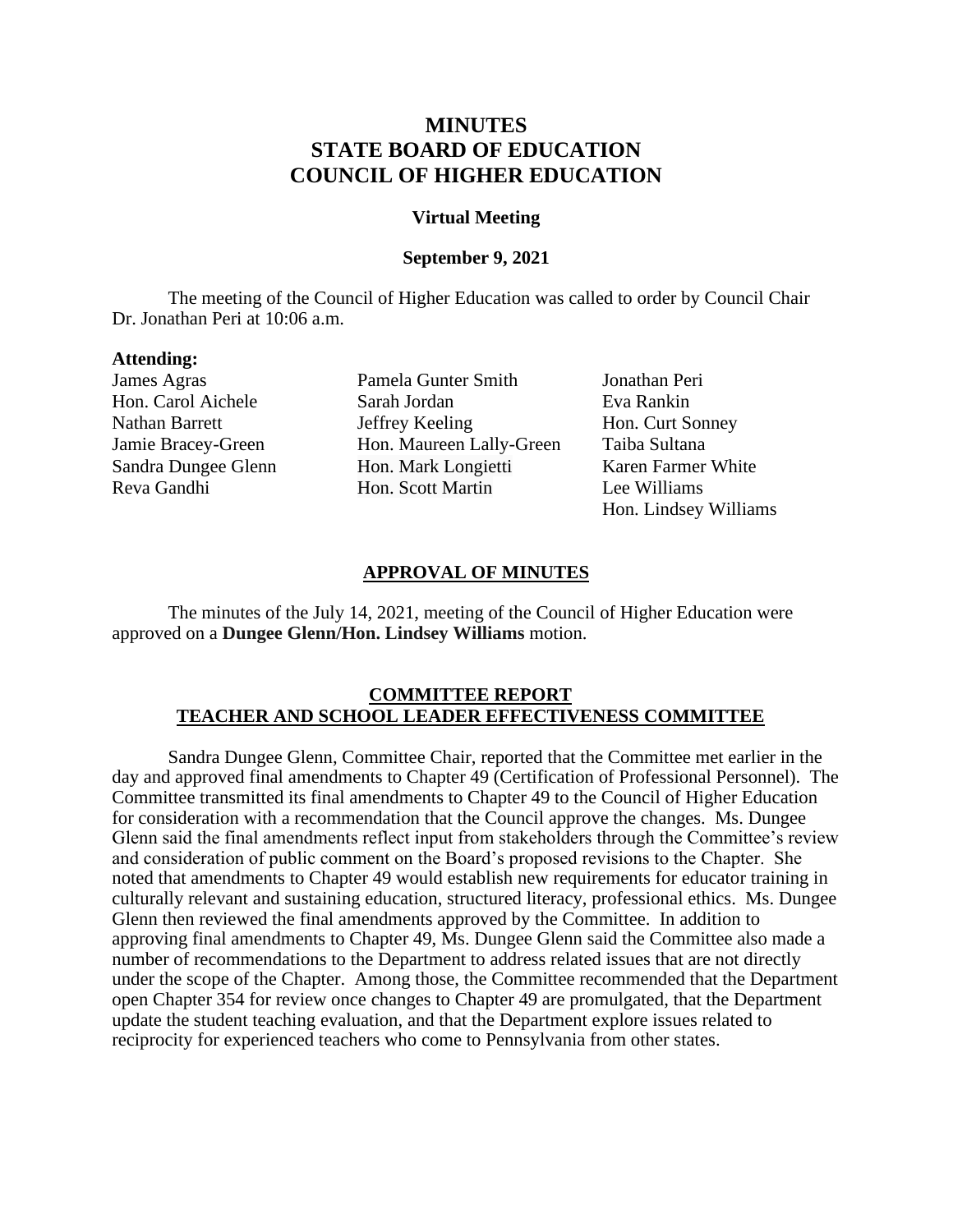## **REPORT OF THE ACTING DEPUTY SECRETARY AND COMMISSIONER FOR POSTSECONDARY AND HIGHER EDUCATION (OPHE)**

 goal. Dr. Garcia said Pennsylvania needs to increase credential completion through college Dr. Tanya I. Garcia, Acting Deputy Secretary, provided updates regarding development of a new Master Plan for Higher Education and the College Textbook Policies Advisory Committee. She stated that updating the Master Plan for Higher Education will provide an opportunity to develop a roadmap for reaching the Commonwealth's postsecondary attainment affordability and increasing transparency of the value of postsecondary credentials in order to erase equity gaps while innovating and redesigning our postsecondary institutions for today's learners.

Dr. Garcia then shared data presented at the most recent meeting of the College Textbook Policies Advisory Committee. She said a study conducted by the U.S. Public Interest Research group in September 2020 showed that postsecondary students continued to skip buying assigned textbooks and access codes to courses online even though they knew it would impact their grade. Dr. Garcia said the study recommended that state policymakers should provide funding for open educational resources (OER) and address inequities in internet and technology access. She noted that Pennsylvania already has taken steps to address these recommendations by providing grants through the State Library to initiate projects on OER and by investing in broadband infrastructure. Dr. Garcia said the study also recommended that institutions continue to build out capacity for OER, add price transparency for course materials into the course catalog during registration, and establish emergency grants for students experiencing unexpected hardships. Dr. Garcia concluded by providing information on the role that student government and student leaders can play in increasing college textbook affordability.

# **PRESENTATION ANNUAL HUMAN CAPITAL REPORT**

 around the following four topics: 1) Educator Workforce Update, 2) American Rescue Plan Dr. Garcia presented the Department's the Annual Human Capital Report in response to a requirement in Chapter 49 that directs the Department to make an annual report on the status of certification in the Commonwealth. The 2021 Annual Human Capital Report was organized Elementary and Secondary School Emergency Relief (ARP ESSER), 3) 2020-21 Year in Review, and 4) Current and Future Initiatives.

preparation programs to better align the postsecondary sector to the needs of our schools. Dr. Garcia reviewed data on high school graduate's postsecondary enrollment patterns and educator preparation program enrollment trends, which demonstrated declining enrollment between 2013-2018 with a current uptick in recent years. She discussed how ARP ESSER funds will help the Department to upgrade the PA Information Management System (PIMS) and Teacher Information Management System (TIMS) to help local education agencies (LEAs) anticipate and plan for staffing needs and to share data with college and university educator Finally, Dr. Garcia shared that the Department released the new certifications in 2020-21 for Computer Science 7-12, Special Education PK-12, and School Social Worker PK-12. She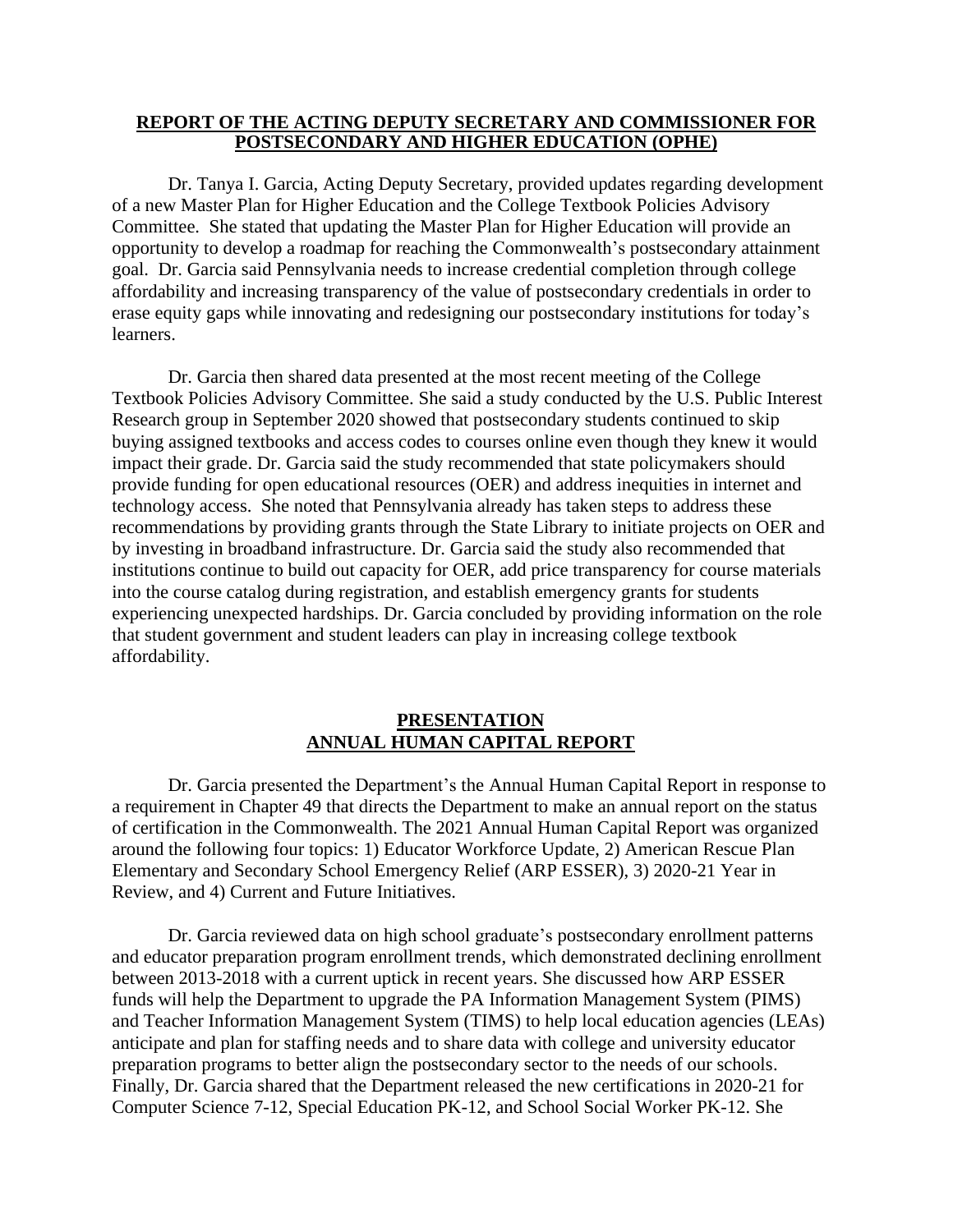concluded by providing a status update on various initiatives, such as Aspiring to Educate, and discussing the focus of OPHE's future initiatives pertaining to educator certification.

# **DISCUSSION ITEM MASTER PLAN FOR HIGHER EDUCATION**

Dr. Peri reported that the Council met jointly with the Master Plan for Higher Education Advisory Committee earlier in the day. He provided an update to the Council on the request for all postsecondary institutions to share their strategic plans or long-range plans for review in development of a new Master Plan. Dr. Peri said 65 institutions submitted documents in response to the request (reflective of 12 community colleges, 7 institutions within the Pennsylvania State System of Higher Education, all four state-related universities, and 42 independent colleges, universities, and proprietary schools). He noted that the morning Working Session of the Council focused on the first strategic priority to be addressed in a new Master Plan – *Increasing Credential Completion to Meet the Commonwealth's Need for Talent*. Dr. Peri highlighted data shared by Dr. Garcia at the Working Session on postsecondary attainment rates both in Pennsylvania and nationally.

### **PUBLIC COMMENT**

Dr. Thomas Foley, President of the Association of Independent Colleges and Universities of Pennsylvania, stated that the Master Plan for Higher Education is a 10-year plan with specific goals to meet in that timeframe. He referenced current federal legislation that would double the amount offered in Pell Grants and said this legislation would provide funding to be able to accomplish many of the goals established in a new Master Plan. Dr. Foley encouraged support of federal legislation to double the amount of Pell Grant awards.

### **ACTION ITEM FINAL-FORM AMENDMENTS TO CHAPTER 49**

A motion to adopt final-form amendments to Chapter 49 (Certification of Professional Personnel), as recommended by the Teacher and School Leader Effectiveness Committee, and to transmit the final-form amendments to the State Board of Education for its consideration was made by Ms. Dungee Glenn and seconded by Dr. Bracey-Green.

VOTE: All were in favor as indicated by unanimous voice vote.

## **ANNOUNCEMENTS**

There were no announcements.